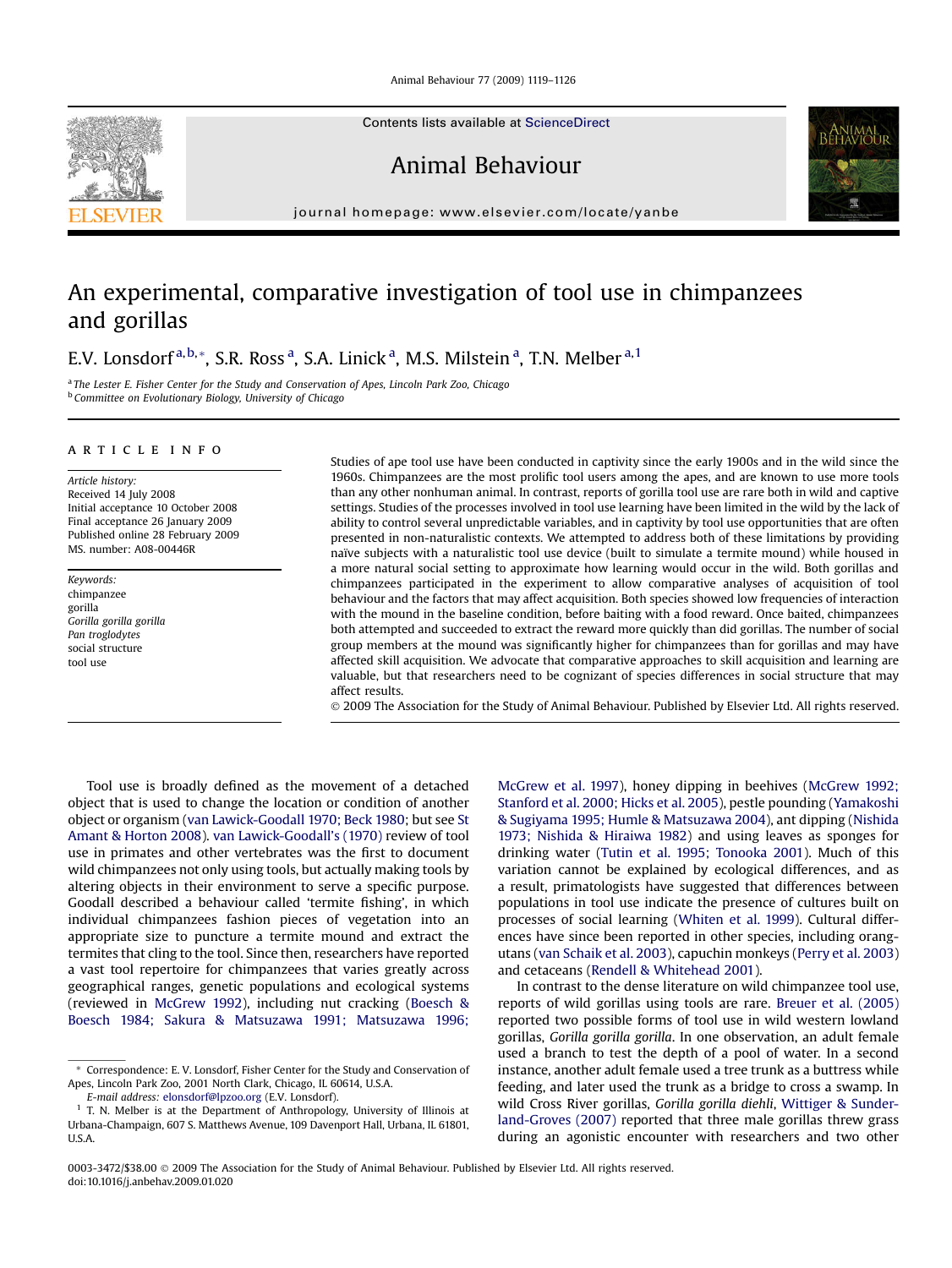gorilla–human encounters involved aimed object throwing by gorillas.

Both gorillas and chimpanzees have been observed using tools in captivity. Chimpanzees have an especially lengthy literature, beginning with [Kohler's \(1927\)](#page-6-0) seminal observations of chimpanzees stacking boxes and using tools to access food that was out of reach. Since then, chimpanzees have been shown to be adept and creative tool users, using poles to escape from their enclosures ([Menzel 1973](#page-6-0)) and using keys to open doors ([Temerlin 1975\)](#page-7-0). However, experimental testing of chimpanzee tool use abilities have most commonly used non-naturalistic conditions such as using rakes to access out-of-reach food ([Tomasello et al. 1987;](#page-7-0) [Nagell et al. 1993](#page-7-0)), using sticks to poke a food reward out of a 'traptube' (reviewed in [Call, in press](#page-6-0)) or poking a stick into a device to remove a blockade and release food ([Whiten et al. 2005](#page-7-0)). Extractive tool use, such as 'fishing' for food, has been studied only rarely in captivity, and usually in the context of measuring whether the device provided environmental enrichment sufficient to reduce negative behaviours [\(Nash 1982; Maki et al. 1989](#page-6-0); but see [Hirata &](#page-6-0) [Celli 2003\)](#page-6-0). Only one paper that we know of ([Paquette 1992\)](#page-7-0) documented the initial discovery and spread of an extractive tool use behaviour in a naïve group (one that had never observed the behaviour) of chimpanzees, using a honey-fishing device.

Compared to chimpanzees, tool use studies on captive gorillas are relatively rare and largely anecdotal. These include accounts of lowland gorillas using rakes to access out of reach food as described above for chimpanzees [\(Chevalier-Skolnikoff 1977; Wood 1984;](#page-6-0) [Fontaine et al. 1995; Mulcahy et al. 2005](#page-6-0)), using sticks or a blanket to drag an out-of-reach object closer [\(Natale et al. 1988](#page-7-0)) and throwing objects to knock food out of inaccessible trees ([Nakamichi](#page-6-0) [1999](#page-6-0)). Two studies have investigated extractive tool use: [Boysen](#page-6-0) [et al. \(1999\)](#page-6-0) described western lowland gorillas dipping from an artificial device to extract peanut butter, and [Pouydebat et al.](#page-7-0) [\(2005\)](#page-7-0) investigated gorillas' ability to manufacture appropriate tools to extract honey from a log with holes bored into it.

Evidence showing that gorillas have successfully used tools in a captive setting suggests that they have the cognitive capacity to use a tool to solve a problem. The question remains as to why gorilla tool use is relatively rarely observed in the wild. Ecological explanations focusing on differences in diet are less convincing given what we now know about the diversity in diets of western lowland gorillas that live sympatrically with chimpanzees, in areas such as the Lope Reserve in Gabon [\(Kuroda et al. 1996\)](#page-6-0). [Breuer et al. \(2005\)](#page-6-0) assert that whereas chimpanzees use tools to acquire otherwise inaccessible foods, gorillas may have different ecological pressures influencing tool use within the genus. The authors state that gorillas more often use their own physicality to obtain food from difficult sources that chimpanzees use tools for, such as using fists to access termite mounds, or using their mandibles to crack open hard-shelled nuts. Other possibilities are that gorillas are less likely to investigate and explore novel objects, or that learning is constrained in some manner by gorilla social behaviour. Both chimpanzees and gorillas live in social groups, but there are differences in the composition of the core social group. Gorilla societies are polygynous, with a dominant silverback male and several breeding females comprising a cohesive group; members of this group travel together consistently throughout the day [\(Watts 1996; Robbins](#page-7-0) [1999](#page-7-0)). Chimpanzees live in 'communities' ([van Lawick-Goodall](#page-6-0) [1968](#page-6-0)) or 'unit-groups' ([Nishida 1968\)](#page-7-0) that range in size from 20 to 150 individuals. These communities are multimale and multifemale, promiscuous, and have a male dominance hierarchy in which males form the stable core of the community and defend a group home range ([Goodall 1986\)](#page-6-0). Chimpanzee society is termed 'fission–fusion', as members of a community can join or leave travelling parties at any time ([Wrangham 1979; Goodall 1986](#page-7-0)).

Species comparisons of tool use abilities are difficult, as most wild and captive tool use studies have necessarily focused on either single species (chimpanzees: [Paquette 1992](#page-7-0); gorillas: [Pouydebat](#page-7-0) [et al. 2005\)](#page-7-0) or very small numbers of a few species [\(Visalberghi](#page-7-0) [et al. 1995; Mulcahy et al. 2005](#page-7-0)). In this study, we presented naïve gorillas and chimpanzees with a naturalistic tool use device, in an identical environment, to investigate species differences in the acquisition of an extractive foraging task. We compared baseline propensity to investigate a novel device, latency to acquire the skill, time spent engaged in the task and social behaviour at the device to test our hypotheses that (1) both species successfully use extractive tools and (2) chimpanzees acquire the skill more quickly and spend more time performing it, which may reflect species differences in social patterns.

## METHODS

#### Subjects and Housing

The study subjects were a group of seven chimpanzees and two groups of gorillas (five and eight members, respectively) housed at the Regenstein Center for African Apes (RCAA) at Lincoln Park Zoo, Chicago, IL, U.S.A. (see [Table 1](#page-2-0)). All animals were captive born. The ape facility was newly constructed in 2004, and during the study the apes rotated through the one exhibit with the testing apparatus so that the housing environment was identical and novel for all groups. The exhibit had an indoor/outdoor design; the indoor exhibit measured  $408.42 \text{ m}^2$  and the outdoor exhibit measured  $2011.68$  m<sup>2</sup>. Access to the outdoor yard was temperature dependent, and during the course of the study, all apes had outdoor access at varying times depending on the outdoor weather conditions. The indoor exhibit contained climbing structures of varying heights, deep-mulch bedding and was visible to the general public during daytime hours. Daily meals of fresh produce and biscuits were scattered through the exhibit twice daily, but never within 1 h of testing. Animals were maintained in their social groups and the testing apparatus was presented to the group as a whole without human intervention or demonstration. Offspring under 5 years old  $(N = 3$  gorillas,  $N = 1$  chimpanzee) are listed in [Table 1](#page-2-0) but were not included in species comparison analyses to remove potential developmental and associative confounds. No animals were trained to complete the task or demonstrated any portion of the task. In this way, the testing paradigm approximated the natural situation that ape communities that do not habitually termite-fish face in the wild: simply encountering a termite mound with other unskilled members of their social group.

#### Testing Apparatus

The testing apparatus was a hollow, concrete structure (274 cm wide  $\times$  205 cm tall, and 15 cm thick) designed to replicate a natural termite mound found in wild ape habitats. We cut the mound in a vertical cross-section and built it onto a glass viewing wall in the northwest corner of an indoor exhibit so that it protruded 104 cm into the animal space (see [Fig. 1a](#page-2-0)), allowing researchers but not apes visual access to the interior of the mound. We bored eight holes into the mound and fitted each hole with a polyvinyl chloride (PVC) receptacle, onto which tubes (4.5 cm diameter) of various lengths and configurations could be attached. The initial tube length used for this study was 13.5 cm. The eight holes were spaced across the mound surface to allow the apes access to a 'bait' (in this study, ketchup or mustard). The mound also had an access door on the inside, through which an animal caretaker could enter and attach the bait tubes without entering the animal side of the exhibit (see [Fig. 1](#page-2-0)b). Tools for the task were not provided to the apes, but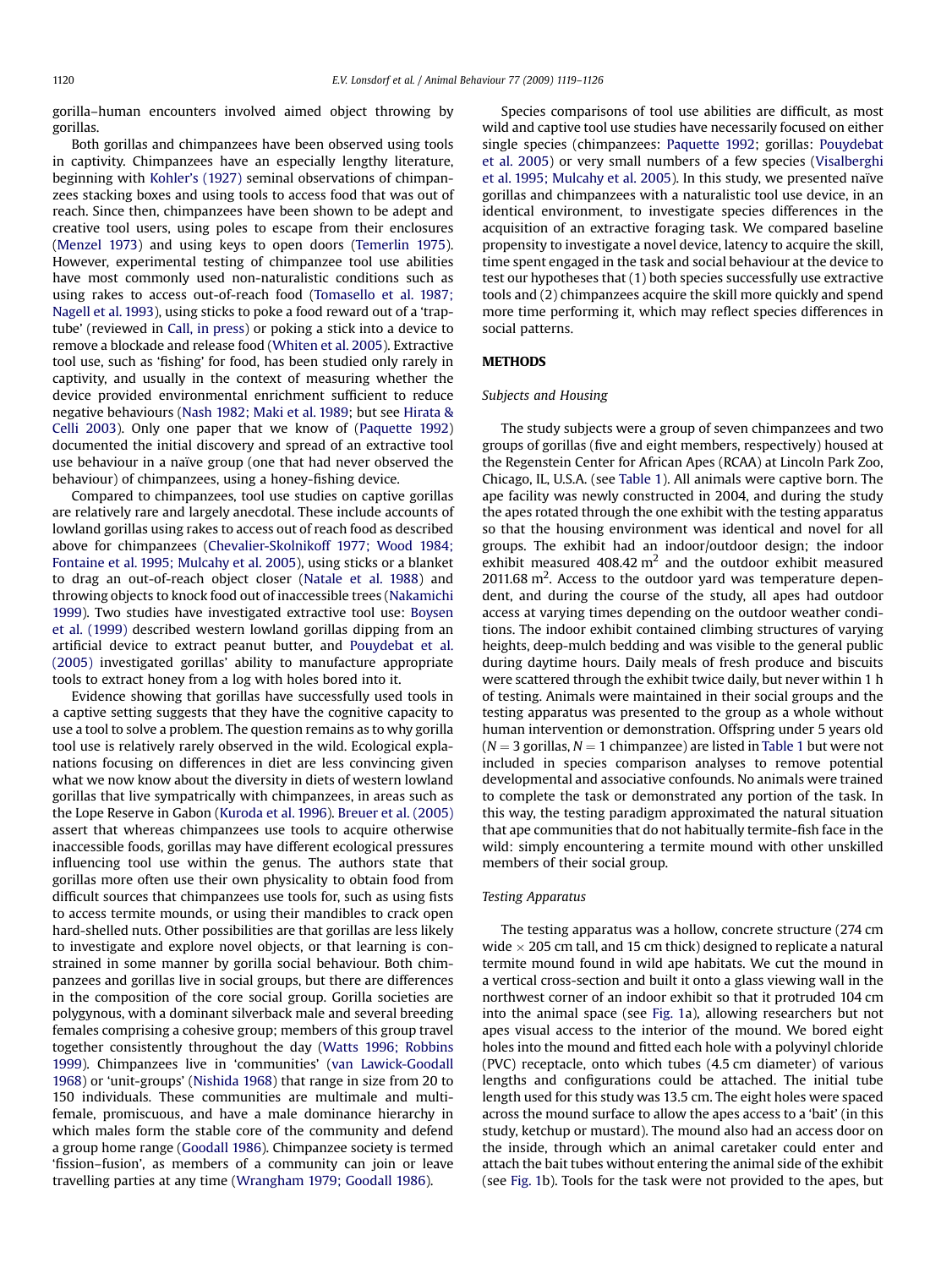#### <span id="page-2-0"></span>Table 1

Individual subjects by species, age and sex, and their latency (measured by number of trials) to attempt and succeed at the fishing task

| ID       | Species/group | Age<br>(years) | Sex | Latency to<br>attempt | Latency to<br>success | Mother name<br>(if in group) |
|----------|---------------|----------------|-----|-----------------------|-----------------------|------------------------------|
| Chuckie  | Chimpanzee    | 5              | F   | 1                     | $\mathbf{1}$          | Kathy                        |
| Nana     | Chimpanzee    | 9              | F   | 1                     | 1                     |                              |
| Kathy    | Chimpanzee    | 14             | F   | 1                     | 1                     |                              |
| Cashew   | Chimpanzee    | 19             | F   | 1                     | 1                     |                              |
| Optimus  | Chimpanzee    | 5              | M   | 1                     | 3                     |                              |
| Kipper   | Chimpanzee    | $\overline{4}$ | M   | $\mathbf{1}$          | 58                    | Cashew                       |
| Hank     | Chimpanzee    | 14             | M   | 9                     | 13                    |                              |
| Makari   | Gorilla 1     | 17             | F   | 12                    | 12                    |                              |
| Bahati   | Gorilla 1     | 14             | F   | 13                    | 32                    |                              |
| Rollie   | Gorilla 1     | 7              | F   | 34                    | 41                    |                              |
| Azizi    | Gorilla 1     | $\mathbf{1}$   | M   | 45                    |                       | Makari                       |
| Susie    | Gorilla 1     | 4.5 m          | F   |                       |                       | Bahati                       |
| Mumbali* | Gorilla 1     | 8              | F   |                       |                       |                              |
| Tabibu   | Gorilla 1     | 12             | F   |                       |                       |                              |
| Jojo     | Gorilla 1     | 24             | M   |                       |                       |                              |
| Kwan     | Gorilla 2     | 17             | M   | $\mathbf{1}$          | 1                     |                              |
| Kowali   | Gorilla 2     | 24             | F   | 1                     | 20                    |                              |
| Madini   | Gorilla 2     | 8              | F   | 2                     | $\overline{7}$        |                              |
| Bulera   | Gorilla 2     | 17             | F   | 12                    | 25                    |                              |
| Amare    | Gorilla 2     | 1              | M   |                       |                       | Kowali                       |

Individuals under 5 years old are in italics to indicate that they were removed from analyses of species comparisons.

This individual exited the study after 20 bait trails because of illness and subsequent death.

rather, individuals were able to fashion tools from natural vegetation (hay, trees, branches, etc.) found in the indoor or outdoor exhibits.

### Bait Schedules and Conditions

Data for this study were collected during June 2004–November 2006, during which time, each of three ape groups rotated through the exhibit containing the mound. The first month that any group was in the exhibit was conducted as a 'baseline' phase, in which we did not bait the mound, but the groups had free access to the unbaited mound. Video data were collected on weekdays, except when either exhibit maintenance prevented access to the exhibit or holidays fell on a weekday. To determine an appropriate bait substance, we conducted a palatability test with each group using different substances and found that all test subjects readily consumed ketchup and mustard. These substances were approved by veterinary staff and had the added benefit of not attracting stinging insects to the testing apparatus, as would sweeter substances such as honey or jelly. During the 'bait' phases, we baited the mound every other day (Monday–Friday) at randomized times between 1100 and 1400 hours, on the hour, by filling the tubes with approximately 5 cm (266 ml) of the bait substance and attaching the tubes from the inside of the mound. The bait substance used on a particular day was determined by a fixed schedule, and the substance and bait time for each progressive day of the study was identical for all groups. Each bait day was followed by a control day, in which the mound was unbaited, but behavioural data were collected in the same manner as on the bait day. To collect video data, we used a stationary, ceiling-mounted security camera to film the entire mound and a 1 m perimeter around the mound from 0900 to 1530 hours daily during both baseline and bait phases. The security camera was connected to a time-lapse VCR (Panasonic AG-RT650) that was pre-set to record each 6.5 h daily session.

# Video Scoring and Analyses

To analyse behaviour at the mound, we scored individual subjects' behaviour for each baseline, bait and control day. We scored the entirety of each 6.5 h tape session using continuous data collection for each group member. For example, if a social group contained seven individuals, continuous data was collected for all seven group members throughout the 6.5 h session. We recorded frequencies and durations of all instances of 16 behaviours for each subject, including tool use behaviours (Fish, Poke, Investigate and Tool Behaviour; see [Table 2](#page-3-0)) and non-tool-use behaviours, such as Inactive, Play, Groom, Feed, and so forth. Videotapes were



Figure 1. Artificial termite mound as viewed from (a) the subjects' side and (b) the inside, which was visible to researchers, the public and animal care staff, but not to study subjects.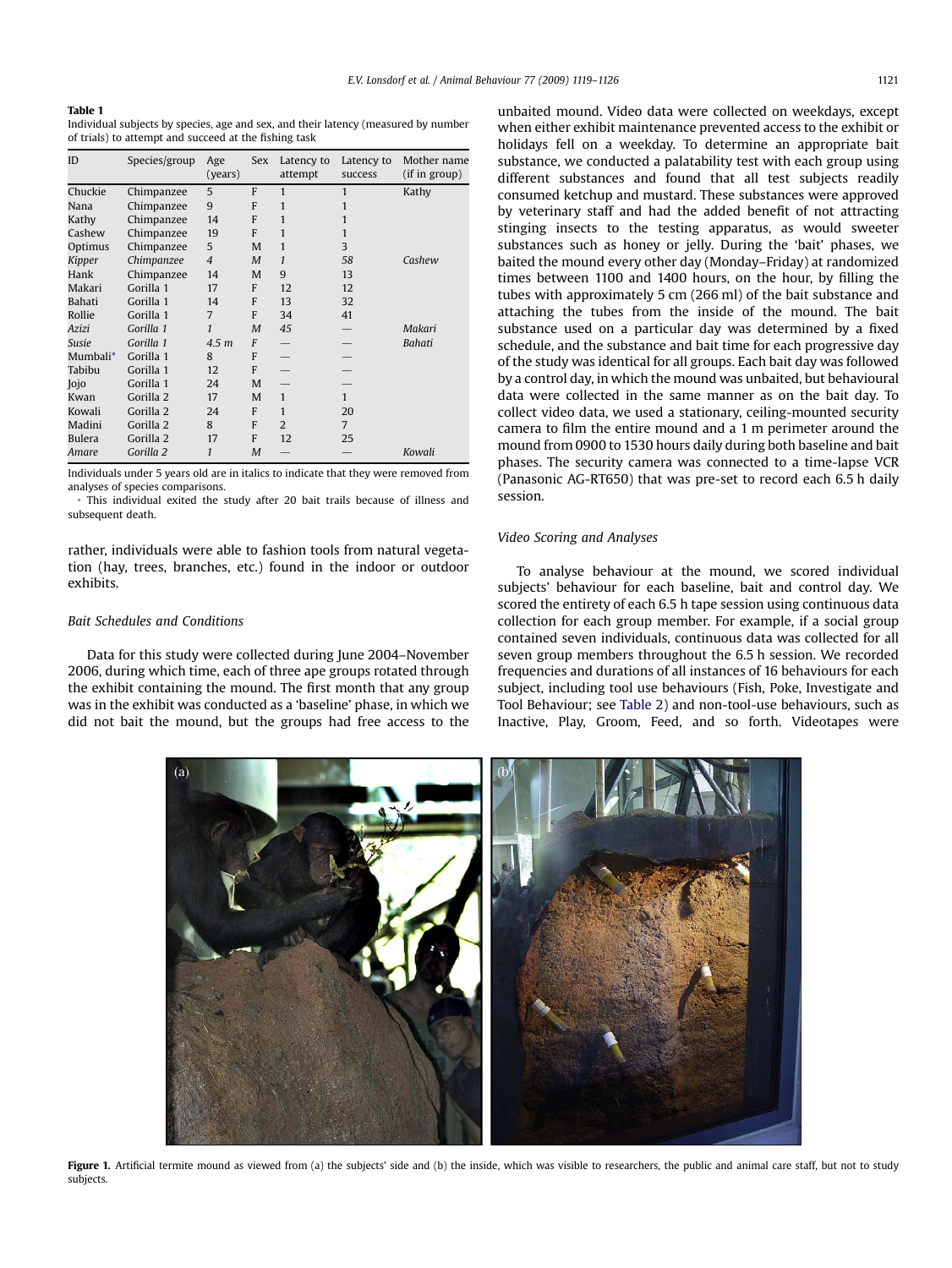<span id="page-3-0"></span>Table 2

Ethogram of tool-related behaviours

| Behaviour      | Description                                                                                                                                                                                           |
|----------------|-------------------------------------------------------------------------------------------------------------------------------------------------------------------------------------------------------|
| Fish           | Direct contact with a hole on the mound using a tool                                                                                                                                                  |
| Poke           | Poke or prod at the baited hole using fingers; no tool<br>involved                                                                                                                                    |
| Investigate    | Inspect the mound using visual or olfactory senses. No<br>tool involved; no poking or prodding with fingers involved.<br>The face must be oriented to and within 5 cm of the mound<br>for 3 s or more |
| Tool Behaviour | Interact with tool/tool use material. Includes mouthing or<br>modifying tools, or otherwise manipulating tool use material,<br>but not contacting the mound with the tool                             |

evaluated by four different researchers that had been trained on the same protocol and that had passed an interobserver reliability test  $(≥85%$  agreement) before commencing scoring.

For assessing baseline investigation of the mound, we scored individual frequencies of specific behaviours within 1 m of the mound for the first month that each ape group was in the exhibit, resulting in 17 baseline days of data. We scored the target behaviours from the video data and then compared between species using the Mann–Whitney U test in SYSTAT version 11.0 (SYSTAT Software, Inc., Chicago, IL, U.S.A.).

Upon the start of bait trials, we determined the latency to attempt the task (without accessing the bait substance) and latency to succeed in the task, defined as inserting a tool into the mound and retrieving the bait substance. Latency was measured in terms of the number of bait trials presented. We used the first 15 bait trials to represent the initial opportunity for discovery and acquisition of this foraging task by naïve individuals. However, some individuals made their first attempt to fish outside this time period (after the 15th bait day) and these are indicated in [Table 1.](#page-2-0)

To compare the percentage of time that each species spent in 'termite-fishing behaviours' (hereafter 'fishing'), we first computed the daily duration for relevant behaviours (Fish, Poke, Investigate and Tool Behaviour) for the time period in which the bait tubes were available. These individual, daily percentage durations were then averaged over sets of five consecutive bait days to create a series of three phases over the first 15 baits. We analysed species and phase differences using analysis of variance (ANOVA) in SYSTAT version 11.0.

To evaluate social behaviour at the mound, we scored the number of group members or 'neighbours' present within 1 m of the mound for each individual subject on each day. We calculated a percentage of possible neighbours (number of neighbours/ number of individuals in the group  $-1$ ) to control for group size differences. The average number of neighbours per condition (bait versus control) was calculated separately for related and unrelated dyads to account for high levels of association between mother– infant pairs. We analysed species and condition differences using the ANOVA test in SYSTAT. Within-condition tests were conducted using the Mann–Whitney U test in SYSTAT.

#### Supplementary Behavioural Data Collection

As a part of an ongoing behavioural monitoring programme conducted since July 2004, behavioural data was collected by trained research staff on each of the ape groups housed at RCAA. Data was collected from 1000 to 1700 hours on most weekdays for each ape. During 10 min focal follows, observers entered data on behaviour and social proximity every 30 s into a computerized observation module (Noldus Observer, Noldus Information Technology, Wageningen, The Netherlands) programmed with a 36 item ethogram. To better understand general object use, we extracted object manipulation data from the behavioural monitoring data set. We defined object manipulation as the examination of any nonfood enrichment item, structural elements within the exhibit, or bedding materials, but excluding tool use. For each adult subject, we used these data to calculate a proportion of time spent manipulating objects. We also used these data to gain a measure of social proximity throughout the exhibit to better understand social dynamics outside the context of the termite mound. Proximity was defined as time in which the focal subject was touching or within 1 m of a conspecific. Species were compared using the Mann–Whitney U test.

# Ethical Note

This research project and the procedures for baiting the termite mound were approved by the Lincoln Park Zoo Research Committee, which is the governing body for all animal research at the institution. No social group manipulations occurred, and exhibit rotations were conducted as part of normal husbandry routine. Bait substances, amount and frequency were reviewed and approved by veterinary and nutrition staff. Data collection was observational and no modifications were made to standard animal care routines.

#### **RESULTS**

#### Baseline Investigation of the Mound

Overall, frequencies of performing fishing behaviours at the mound during the baseline period were low for both species (see Table 3). Chimpanzees were significantly more likely to Fish (Mann–Whitney U test:  $U = 50$ ,  $N_1 = 6$ ,  $N_2 = 10$ ,  $P = 0.004$ ) than gorillas, which showed no instances of fishing behaviour during the baseline period. Four of the six independent chimpanzees fished during baseline, with 1, 3, 4 and 13 instances, respectively. We found no difference in frequencies of Investigate ( $U = 38$ ,  $N_1 = 6$ ,  $N_2 = 10$ , P = 0.290), Poke (U = 28.5,  $N_1 = 6$ ,  $N_2 = 10$ , P = 0.860) and saw no instances of Tool Behaviour (manipulation without contacting the mound) during the baseline phase in either species.

#### General Object Manipulation

When comparing individuals 5 years and older, the behavioural monitoring data showed that chimpanzees spent significantly more of the observation period engaged in general (non-tool-use) object manipulation than did gorillas (8.3% versus 2.4%;  $U = 54$ ,  $N_1 = 6$ ,  $N_2 = 10$ ,  $P < 0.00$ ).

# Latencies to Attempt and Succeed

Once the mound was baited, individual chimpanzees and gorillas had different latencies to attempt and succeed in fishing ([Table 1\)](#page-2-0). All chimpanzees except for the alpha male attempted to fish on the very first trial. All four female chimpanzees succeeded on the first day, followed in succeeding days by the 5-year-old male (Optimus), the 14-year-old alpha male (Hank) and finally, the youngest member of the group (4-year-old male Kipper). Gorillas showed much more variability in latencies to attempt and succeed in the task: some individuals attempted and succeeded in the task

#### Table 3

Comparison of fishing behaviours performed at the mound by chimpanzees and gorillas during 17 days of baseline data collection

|             | Fish              | Poke                | Investigate          | Tool behaviour |
|-------------|-------------------|---------------------|----------------------|----------------|
| Chimpanzees | 3.00 $(\pm 4.93)$ | $0.86 \ (\pm 1.55)$ | $2.00(\pm1.26)$      | 0(NA)          |
| Gorillas    | 0(NA)             | 1.60 $(\pm 2.72)$   | $0.50$ ( $\pm$ 1.08) | 0(NA)          |

Values are mean frequencies  $\pm$  SE.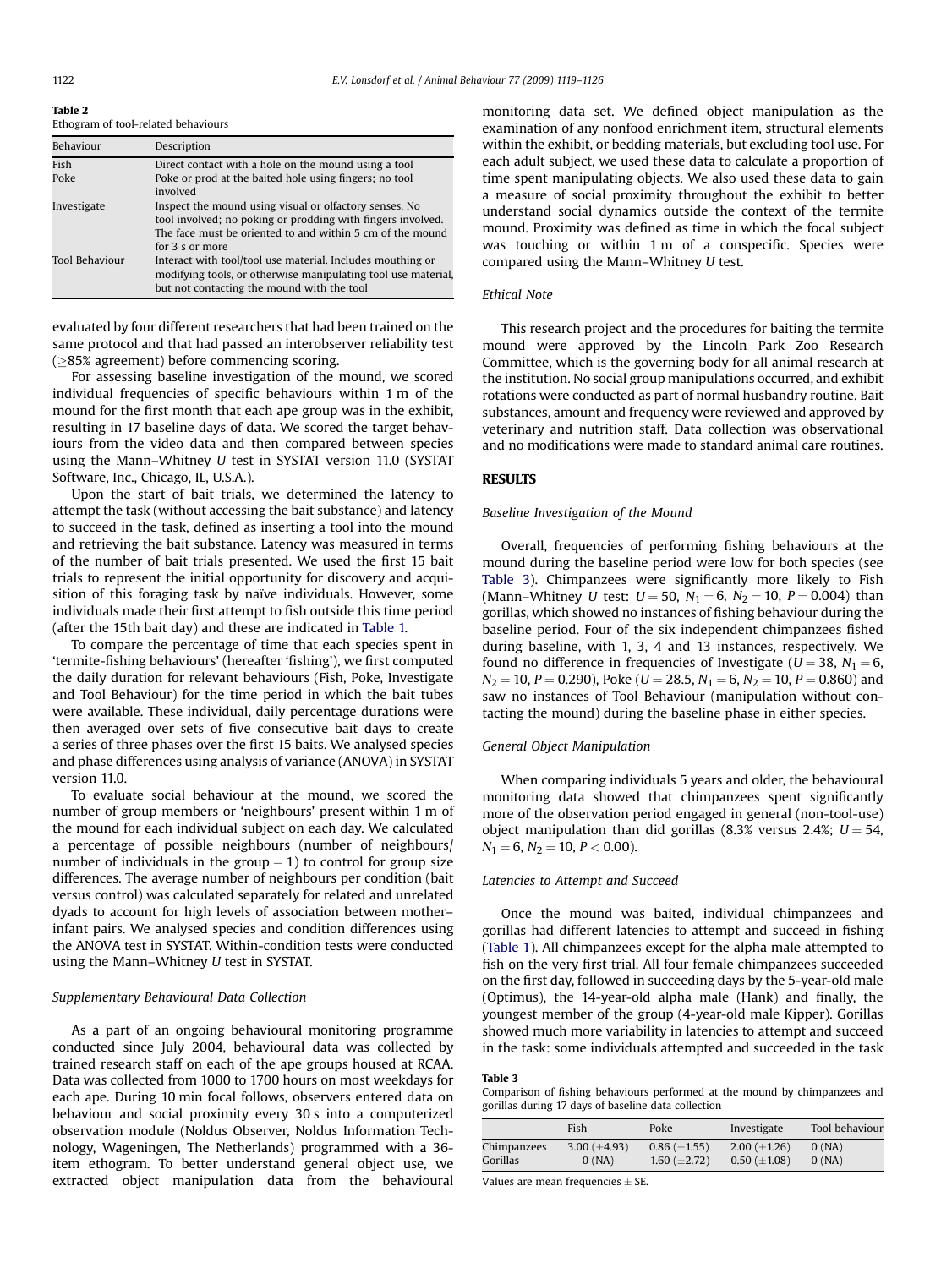<span id="page-4-0"></span>on the first day (17-year-old silverback Kwan) and some individuals never attempted the task even after 60 bait trials. It is noteworthy that in the gorillas, the highest-ranking female in each group (Makari for group 1 and Kowali for group 2) were the first animals to attempt the task.

#### Fishing Behaviours

Chimpanzees performed significantly more fishing behaviours during the first 15 bait trials than gorillas (ANOVA:  $F_{1,42} = 45.69$ ,  $P < 0.001$ ; Fig. 2). Although both species showed a significant increase in time spent fishing across phases  $(F_{2,42} = 6.93,$  $P = 0.003$ ), chimpanzees showed a greater increase than gorillas  $(F<sub>2.42</sub> = 4.59, P = 0.016).$ 

#### Social Behaviour at the Mound

The average percentage of possible neighbours present at the mound with a focal subject was significantly greater for chimpanzees than for gorillas (ANOVA:  $F_{1,28} = 19.34$ ,  $P < 0.001$ ). There was also a significant effect of condition (bait or control) on social behaviour of both species ( $F_{1,28} = 13.53$ ,  $P = 0.001$ ), and a significant interaction between species and condition ( $F_{1,28} = 4.37$ ,  $P = 0.046$ ). On average, all focal subjects had more neighbours at the mound on bait days versus control days, and, overall, chimpanzees had more neighbours than gorillas. In addition, the significance of the interaction suggests that the effect of increasing numbers of neighbours during the bait condition was more pronounced in chimpanzees than in gorillas. We further analysed differences in the number of neighbours during the bait condition only. Since the chimpanzee and gorilla groups all had nursing mother–infant pairs, we calculated the differences in the number of neighbours for focal subjects by first including and then excluding dependent offspring neighbours from our analysis. Within the bait condition, focal chimpanzees had significantly more neighbours at the mound than did gorillas, regardless of whether mother–infant dyads were included (Mann–Whitney U test:  $U = 53$ ,  $N_1 = 6$ ,  $N_2 = 10$ ,  $P = 0.012$ ) or excluded ( $U = 57$ ,  $N_1 = 6$ ,  $N_2 = 10$ ,  $P = 0.003$ ; Fig. 3).

# General Species Differences in Social Proximity

Using behavioural monitoring data, we examined the proportion of time that each subject spent in social proximity.



Figure 2. Comparison of the percentage of time that chimpanzees and gorillas spent engaged in fishing behaviours during baited trials. Bait trials were lumped in groups of five to give three separate phases encompassing the first 15 baits.



Figure 3. Comparison of sociality at the mound by chimpanzees and gorillas during baited (open bars) and unbaited (solid bars; control) trials. Mother–offspring dyads were excluded from this analysis. Values are means  $\pm$  SE.

Chimpanzees spent significantly more time in proximity to conspecifics (38.8%) than did gorillas (14.9%) (Mann–Whitney U test:  $U = 57$ ,  $N_1 = 6$ ,  $N_2 = 10$ ,  $P = 0.003$ ).

# **DISCUSSION**

We have taken a comparative approach to investigate the acquisition of a tool use task in chimpanzees and gorillas. Because of the group-housed nature of the study subjects, the task was presented to the entire social group and animals were not separated individually to interact with the apparatus. Rather, we attempted to replicate the situation of a naïve social group of apes coming upon a termite mound in their natural habitat. As such, this experiment was not explicitly designed to test whether individuals could learn the task individually, and therefore, it was not a direct test of sociallearning abilities. All seven chimpanzees and seven of 13 gorillas eventually learned to perform a fishing task that required locating tool material, fashioning it into an appropriate size, and using it to retrieve a food reward from an artificial termite mound. In the discussion below, we examine species differences in initial investigation of the device, object manipulation and social behaviour as factors that may influence the differences in acquisition observed.

The propensity to investigate a novel object may have implications for the invention and discovery of new behaviours ([Kummer](#page-6-0) [& Goodall 1985\)](#page-6-0). Therefore, we first investigated whether the two species' interactions with the mound differed before the mound was used as a food-delivery device. The overall frequency of interacting with the mound during the baseline period was extremely low for both species. The behaviour with the highest frequency was Fish for chimpanzees, which occurred three times on average over the entire 17-day period of baseline data collection (see [Table 3\)](#page-3-0). This rate was significantly higher than that for gorillas, which showed no fishing during the baseline period. We also performed a more general analysis of object manipulation and found that chimpanzees were significantly more likely to engage in these non-tool-use manipulations than gorillas. While object manipulation is not equivalent to either tool use or investigation of novel objects, it may be considered a precursor to the tool-use task studied here. When combined, these results provide some support for the idea that chimpanzees have a greater predisposition for tool use. Whether gorillas are less likely to explore other novel devices or exhibit elements requires further investigation.

Once the mound was baited with a food reward, individuals of both species solved the problem of how to access the food in the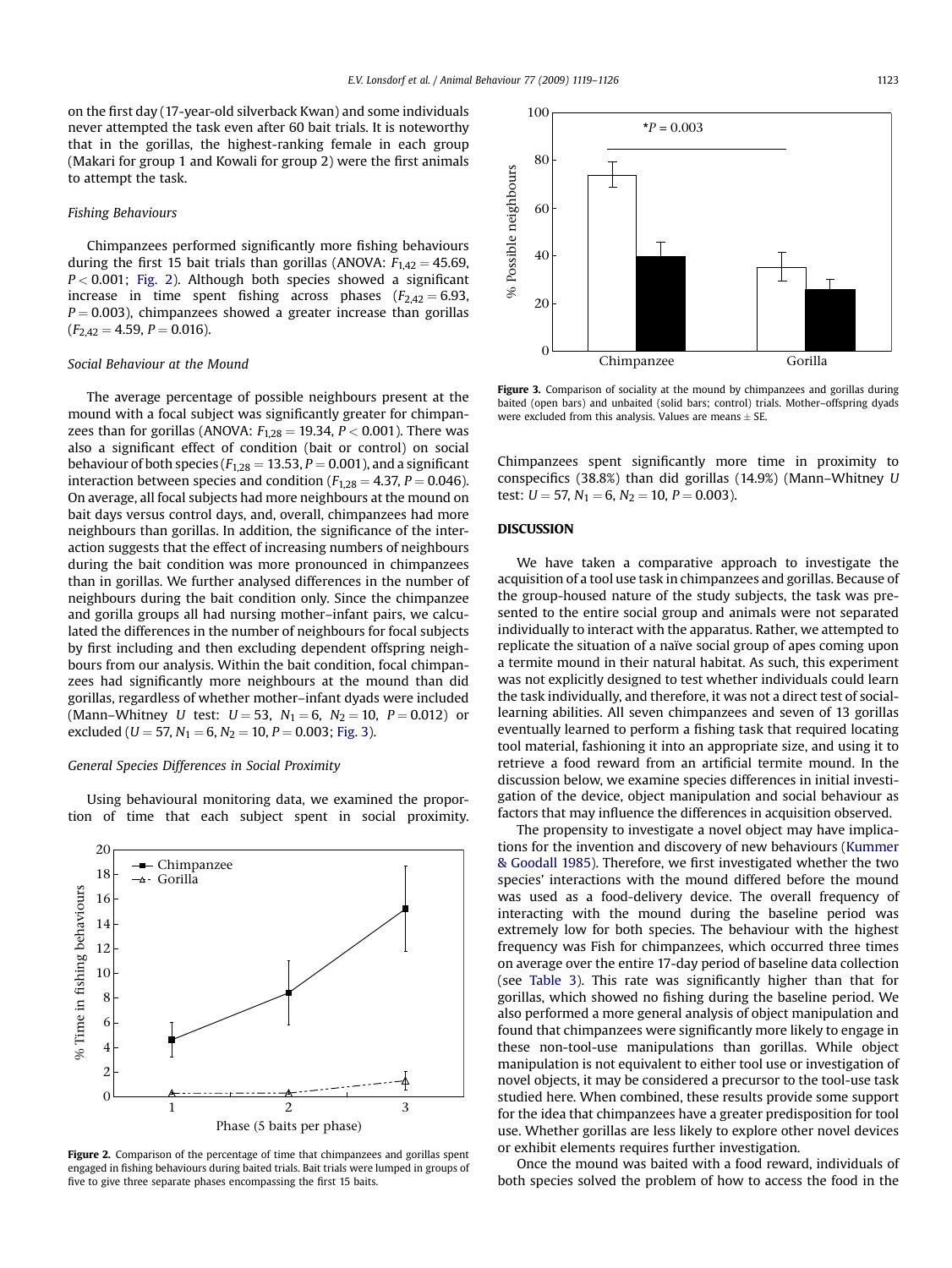mound using a tool. All but one of the chimpanzees attempted on the very first day of baiting [\(Table 1](#page-2-0)). Gorillas showed much more variability across individuals: one attempted and succeeded on the first day, whereas five individuals never attempted to access the food over the course of the study. While two of these individuals were very young (<2 years), the remaining three gorillas were all at least subadults ( $>8$  years), suggesting that age alone cannot explain individual variance among gorillas. For the first 15 bait trials, representing the initial acquisition period, chimpanzees spent a greater percentage of time engaged in fishing behaviours than gorillas ([Fig. 2](#page-4-0)). This difference was significant for the effects of species and phase alone, and also for the species-by-phase interaction, suggesting that while both species increased the percentage time they spent fishing over the three phases, chimpanzees fished more overall and increased their fishing time more as the phases progressed.

[van Schaik et al. 's \(1999\)](#page-7-0) socioecological model for the evolution of material culture consists of four criteria that determine the invention and propagation of an extractive foraging behaviour such as termite fishing: (1) ecological opportunities, (2) motor dexterity (3), cognitive abilities and (4) social tolerance. This was one of the first descriptions of the importance of social tolerance for the evolution of cultural behaviours. [van Schaik \(2003\)](#page-7-0) subsequently compared the size of particular chimpanzee communities' tool-kits in relation to a measure of social tolerance (percentage of time spent in parties) and found a strong positive correlation. In a parallel analysis for orang-utans, he found that within-group variation in the degree of tool use was correlated with exposure to other individuals in a relaxed foraging context. Whether discussing individual or social learning of a task at a particular location (as in present study), it is intuitive that social tolerance is of paramount importance. However, empirical evidence of the importance of social tolerance is limited. [Bonnie & de Waal \(2006\)](#page-6-0) found that affiliation within a dyad was one of the key predictors of transmission of a behaviour known as the grooming hand-clasp in chimpanzees. Similarly, [Horner, \(in press\)](#page-6-0) described the importance of social tolerance among chimpanzees used as demonstrators in diffusion–chain studies of cultural transmission. More recently and outside the primate taxon, [Schwab et al. \(2008\)](#page-7-0) found that affiliate relationships among kin enhanced the performance of common ravens, Corvus corax, in a social learning task.

In our experiment, we did not explicitly test whether social learning occurred, because we did not test animals individually to control for trial-and-error learning. However, application of [van](#page-7-0) [Schaik et al.'s \(1999\)](#page-7-0) four criteria is still quite informative. Chimpanzees and gorillas in our study showed both the cognitive capacity and the motor dexterity necessary to solve the problem. We controlled ecological influences as much as possible by exposing animals to the exact same exhibit, apparatus and testing conditions. As discussed above, we found some evidence for species differences in investigative behaviours that merits further investigation. That leaves us to investigate species differences in social tolerance by considering similar metrics to the 'time spent in parties' used by [van Schaik \(2003\)](#page-7-0). As the most basic form of social tolerance is proximity, we used two measurements: the first was percentage of time spent in proximity at the termite mound itself, and the second was a more general measure of sociality from proximity data in behavioural monitoring records. At the termite mound, group size differed significantly between the species ([Fig. 3](#page-4-0)). Our analyses showed that regardless of whether the mound was baited, chimpanzees had more neighbours at the mound than did gorillas. Both species had significantly more neighbours at the mound when the mound was baited versus unbaited (control condition), but the number of neighbours was significantly greater for chimpanzees than for gorillas. Since the baited condition was the one most likely to facilitate task learning, we further compared the average number of neighbours within this condition, and found that chimpanzees had significantly more neighbours whether or not mother–infant dyads of both species were included in the analysis. When mother–infant dyads were excluded, chimpanzees had approximately 74% of group members present during bait trials, while gorillas on average had approximately 35% of the group members at the mound. This finding was strongly affected by the dominant female gorillas in each group, which were the first to attempt the task, were consistently found at the mound on bait days, and were observed barking at other individuals in proximity to the mound. Although subordinate gorilla group members had the same access to the mound, they rarely approached it. The lack of time spent by the subordinate individuals at the mound invariably gives them less time to explore the mound and attempt the task, whether individually or socially. We did not observe the same rank effects or avoidance of the mound by subordinate individuals in chimpanzees. The results for social proximity in the exhibit as a whole parallel those found at the termite mound, where we found that individual gorillas were far less likely to be in close proximity to conspecifics than were chimpanzees. Gorillas spent 14.9% of their time within 1 m of groupmates, whereas chimpanzees spent 38.8% of their time close to each other. These differences in tolerance of close proximity could explain not only the species differences in time spent in fishing behaviours [\(Fig. 2](#page-4-0)), but also the high variability observed in latencies to attempt and succeed in gorillas.

Although socially living individuals may innovate numerous behavioural solutions to ecological challenges, these behaviours may not be transmitted without a degree of social tolerance between group members. Gorillas live in social groups, but published reports suggest a low frequency of affiliative behaviours and relative intolerance of others. In a study of postpartum proximity measures, [Stoinski et al. \(2003\)](#page-7-0) reported that captive gorillas rarely spent more than 10% of their time within 1 m of the other group members. In wild female mountain gorillas, rates of affiliation (defined by play, grooming and contact) among females were low ([Harcourt 1979; Stewart & Harcourt 1987](#page-6-0)), and individuals other than dependent offspring were not permitted nearby during feeding [\(Byrne 1999](#page-6-0)). In the first field study conducted on western lowland gorillas, no grooming between any adults was observed and rates of affiliation among females and between adult males and females was so low as to preclude statistical analysis [\(Stokes 2004\)](#page-7-0). This is in stark contrast to chimpanzees, which spend significant amounts of time grooming kin and nonkin ([Goodall 1986; Naka](#page-6-0)[mura, in press](#page-6-0)) and a large percentage of time in foraging parties ([van Schaik 2003\)](#page-7-0). Chimpanzees are also tolerant of others' proximity during tool-using behaviours such as termite fishing (wild chimpanzees: [Lonsdorf 2006](#page-6-0)) or honey dipping (captive chimpanzees: [Hirata & Celli 2003](#page-6-0)). The fission–fusion social structure of chimpanzees, with regular making and breaking of social contacts with other members of the group, possibly necessitates a more active cementing of bonds when individuals reunite. This may result in behaviours such as grooming and close proximity during tool use behaviours that would facilitate learning of the task by unskilled individuals. Gorillas do not show such regular changes in party size and composition, so they may have less need to reaffirm social bonds and, therefore, less to gain from developing social skills needed to hone tolerant relationships.

In this comparative analysis of tool use in gorillas and chimpanzees, we attempted to approximate a natural tool-use task, and provide an identical task, situation and environment to the testing groups. Despite this, we found significant species differences in the speed of acquisition of group members and the frequency of performing the task. We found evidence for species differences in the propensity to investigate the termite mound during a baseline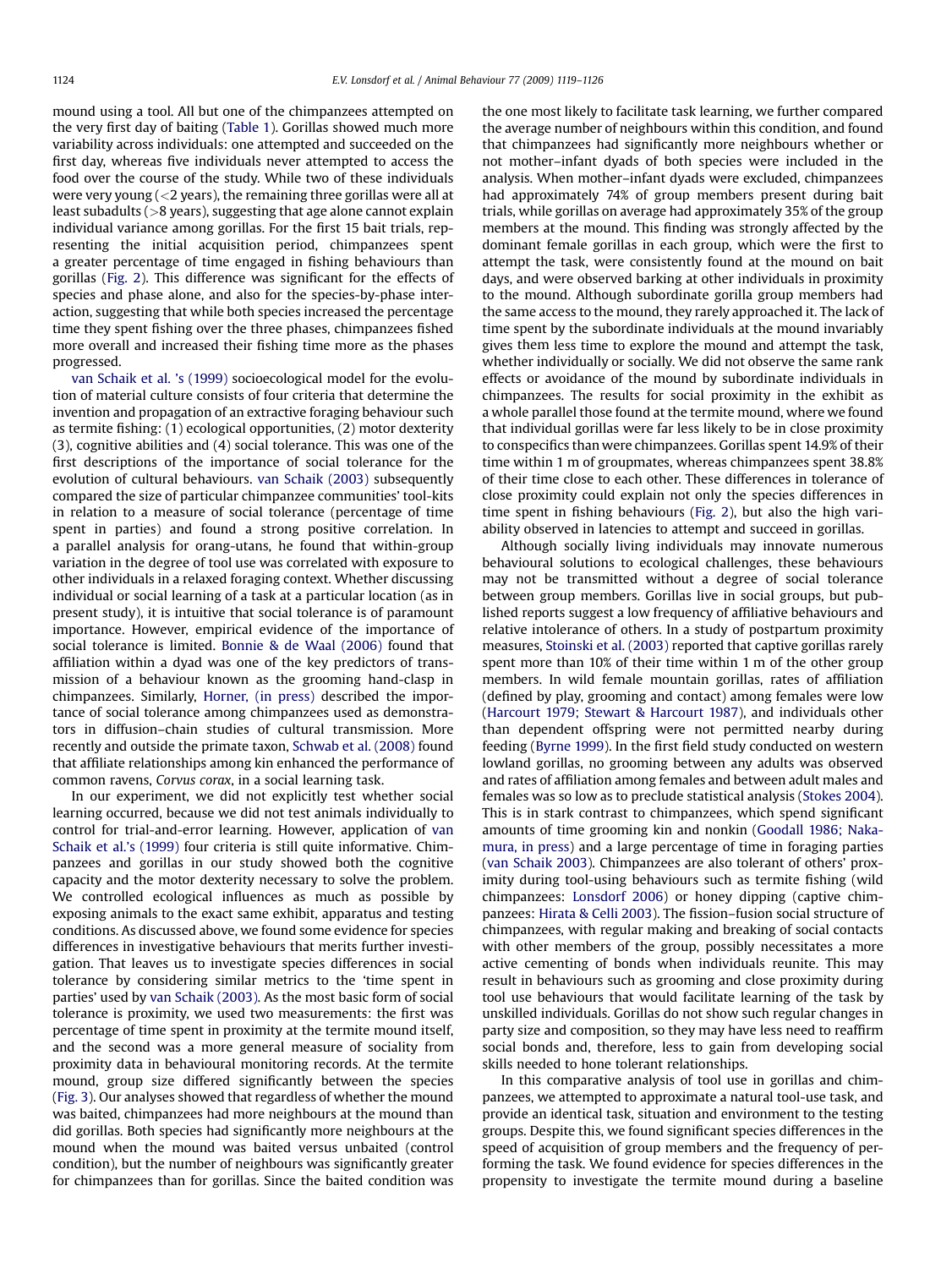<span id="page-6-0"></span>stage as well as significant differences in general object manipulation. Additionally, we found evidence for species differences in tolerance for close proximity of group members; chimpanzees had higher tolerance both at and away from the termite mound. Together, these results suggest that chimpanzees may be better equipped to acquire knowledge that is socially transmitted. Whether individual or social learning is necessary to learn the task, access to the device is critical, and our observations suggest that, in gorillas, subordinate individuals may be socially constrained from accessing the termite mound. Support for the importance of social tolerance has also been reported for wild orang-utans in which the Sumatran species are more social than their Bornean counterparts and show a greater diversity of tool use and other cultural behaviours ([van Schaik 2003; van Schaik et al. 2003](#page-7-0)).

Our results provide another important piece to the rather limited literature on gorilla tool use and social learning. While we cannot discount the importance of ecological requirements and/orless need for tool use in gorillas because of their physicality, a more complete picture of gorilla social learning is certainly needed. Byrne & Russon (1998) argued that the complex processing of nettles shown by mountain gorillas is probably learned by imitation of the programme or sequence of behaviours required for plant defence removal. However, [Tennie et al. \(2008\)](#page-7-0) recently tested this hypothesis in multiple captive gorilla populations and concluded that genetic predispositions and individual learning are more critical for the appearance of the behaviour than are social learning processes. In an experimental investigation of gorilla imitation, [Stoinski et al.](#page-7-0) [\(2000\)](#page-7-0) found a tendency for gorillas to copy a human model's method of plant defence removal on an artificial fruit. A logical next step is to see whether gorillas will perform as well when they have to learn from a conspecific demonstrator. For this discussion, bonobos remain an enigma in that they show less diversity of tool use behaviours in the wild despite high levels of social tolerance (Hohmann & Fruth 2003) and have well-developed tool use abilities in captivity ([Toth et al. 1993\)](#page-7-0). However, most field observations of bonobos have come from a limited number of study sites with less overall observation time than that for other ape species. As bonobo field studies continue and expand to additional sites, and we understand more about ecological differences, more information on social learning and tool use in this species may become available. As learning studies progress, comparative approaches will be increasingly valuable and it will be critically important within and across taxa to take into account both individual-level and group-level variation in social structure and tolerance.

#### Acknowledgments

We are extremely grateful to the animal care staff at RCAA for facilitating this study, particularly Sue Margulis, Andy Henderson, Maureen Leahy and Dominic Calderisi. We thank the Leo S. Guthman Foundation and the Lincoln Park Zoological Society for financial support. Numerous interns and volunteers contributed time to this project, including Kelly Hughes, Alison Artman, Cecilia Simon, Kendell Klein, Julia Greenberg, Corrine Holden, Kristen Johnson, Colleen O'Donnell and Christyn Ratcliffe. We thank Sue Margulis, Carson Murray, Kathy Wagner and Maureen Leahy and three anonymous referees for providing critical and helpful comments to an earlier version of this manuscript.

#### References

- Beck, B. B. 1980. Animal Tool Behavior: the Use and Manufacture of Tools by Animals. New York: Garland STPM Press.
- Boesch, C. & Boesch, H. 1984. Mental map in wild chimpanzees: an analysis of hammer transports for nut-cracking. Primates, 25, 160-170.
- Bonnie, K. E. & de Waal, F. B. M. 2006. Affiliation promotes the transmission of a social custom: handclasp grooming among captive chimpanzees. Primates, 47, 27–34.
- Boysen, S. T., Kuhlmeier, V. A., Halliday, P. O. & Halliday, Y. M. 1999. Tool use in captive gorillas. In: The Mentalities of Gorillas and Orangutans: Comparative Perspectives (Ed. by S. T. Parker, R. W. Mitchell & H. L. Miles), pp. 179–187. Cambridge: Cambridge University Press.
- Breuer, T., Ndoundou-Hockemba, M. & Fishlock, V. 2005. First observation of tool use in wild gorillas. PLoS Biology, 3, 2041–2043.
- Byrne, R. W. 1999. Object manipulation and skill organization in the complex food preparation of mountain gorillas. In: The Mentalities of Gorillas and Orangutans: Comparative Perspectives (Ed. by S. T. Parker, R. W. Mitchell & H. L. Miles), pp. 147–159. Cambridge: Cambridge University Press.
- Byrne, R. W. & Russon, A. E. 1998. Learning by imitation: a hierarchical approach. Behavioral and Brain Sciences, 21, 667–672.
- Call, J. In press. Trapping the minds of apes: causal knowledge and inferential reasoning. In: The Mind of the Chimpanzee: Ecological and Experimental Perspectives (Ed. by E. V. Lonsdorf, S. R. Ross & T. Matsuzawa), Chicago: University of Chicago Press.
- Chevalier-Skolnikoff, S. 1977. A piagetian model for describing and comparing socialization in monkey, ape, and human infants. In: Primate Bio-Social Development: Biological, Social, and Ecological Determinants (Ed. by S. Chevalier-Skolnikoff & F. E. Poirier), pp. 159–187. New York: Garland.
- Fontaine, B., Moisson, P. Y. & Wickings, E. J. 1995. Observations of spontaneous tool making and tool use in a captive group of western lowland gorillas (Gorilla gorilla gorilla). Folia Primatologica, 65, 219–223.
- Goodall, J. 1986. The Chimpanzees of Gombe: Patterns of Behavior. Cambridge, Massachusetts: Harvard University Press.
- Harcourt, A. H. 1979. Social relationships among adult female mountain gorillas. Animal Behaviour, 27, 251–264.
- Hicks, T. C., Fouts, R. S. & Fouts, D. H. 2005. Chimpanzee (Pan troglodytes troglodytes) tool use in the Ngotto Forest, Central African Republic. American Journal of Primatology, 65, 221–237.
- Hirata, S. & Celli, M. L. 2003. Role of mothers in the acquisition of tool-use behaviours by captive infant chimpanzees. Animal Cognition, 6, 235–244.
- Hohmann, G. & Fruth, B. 2003. Culture in bonobos? Between-species and withinspecies variation in behavior. Current Anthropology, 44, 563-571.
- Horner, V. In press. The cultural mind of chimpanzees: how social tolerance can shape the transmission of culture. In: The Mind of the Chimpanzee: Ecological and Experimental Perspectives (Ed. by E. V. Lonsdorf, S. R. Ross & T. Matsuzawa), Chicago: University of Chicago Press.
- Humle, T. & Matsuzawa, T. 2004. Oil palm use by adjacent communities of chimpanzees at Bossou and Nimba Mountains, West Africa. International Journal of Primatology, 25, 551–581.
- Kohler, W. 1927. The Mentality of Apes. London: Routledge & Kegan Paul.
- Kummer, H. & Goodall, J. 1985. Conditions of innovative behaviour in primates. Philosophical Transactions of the Royal Society of London, Series B, 308, 203-214.
- Kuroda, S., Nishihara, T., Suzuki, S. & Oko, R. A. 1996. Sympatric chimpanzees and gorillas in the Ndoki Forest, Congo. In: Great Ape Societies (Ed. by W. C. McGrew, L. F. Marchant & T. Nishida), pp. 71–81. Cambridge: Cambridge University Press.
- van Lawick-Goodall, J. 1968. The Behaviour of free-living chimpanzees in the Gombe Stream Reserve. Animal Behaviour Monographs, 1, 163–311.
- van Lawick-Goodall, J. 1970. Tool-using in primates and other vertebrates. Advances in the Study of Behavior, 3, 195–249.
- Lonsdorf, E. V. 2006. What is the role of mothers in the acquisition of termitefishing behaviors in wild chimpanzees (Pan troglodytes schweinfurthii)? Animal Cognition, 9, 36–46.
- McGrew, W. C. 1992. Chimpanzee Material Culture: Implications for Human Evolution. Cambridge: Cambridge University Press.
- McGrew, W. C., Ham, R. M., White, L. J. T., Tutin, C. E. G. & Fernandez, M. 1997. Why don't chimpanzees in Gabon crack nuts? International Journal of Primatology, 18, 353–374.
- Maki, S., Alford, P. L., Bloomsmith, M. A. & Franklin, J. 1989. Food puzzle device simulating termite fishing for captive chimpanzees (Pan troglodytes). American Journal of Primatology, Supplement, S1, 71–78.
- Matsuzawa, T. 1996. Chimpanzee intelligence in nature and in captivity: isomorphism of symbol use and tool use. In: Great Ape Societies (Ed. by W. C. McGrew, L. F. Marchant & T. Nishida), pp. 196–209. Cambridge: Cambridge University Press.
- Menzel, E. W. 1973. Further observations on the use of ladders in a group of young chimpanzees. Folia Primatologica, 19, 450–457.
- Mulcahy, N. J., Call, J. & Dunbar, R. I. M. 2005. Gorillas (Gorilla gorilla) and orangutans (Pongo pygmaeus) encode relevant problem features in a tool using task. Journal of Comparative Psychology, 119, 23–32.
- Nagell, K., Olguin, R. S. & Tomasello, M. 1993. Processes of social learning in the tool use of chimpanzees (Pan troglodytes) and human children (Homo sapiens). Journal of Comparative Psychology, 107, 174–186.
- Nakamichi, M. 1999. Spontaneous use of sticks as tools by captive gorillas (Gorilla gorilla gorilla). Primates, 40, 487–498.
- Nakamura, M. In press. Ubiquity of culture and possible social inheritance of sociality in wild chimpanzees. In: The Mind of the Chimpanzee: Ecological and Experimental Perspectives (Ed. by E. V. Lonsdorf, S. R. Ross & T. Matsuzawa), Chicago: University of Chicago Press.
- Nash, V. J. 1982. Tool use by captive chimpanzees at an artificial termite mound. Zoo Biology, 1, 211–221.